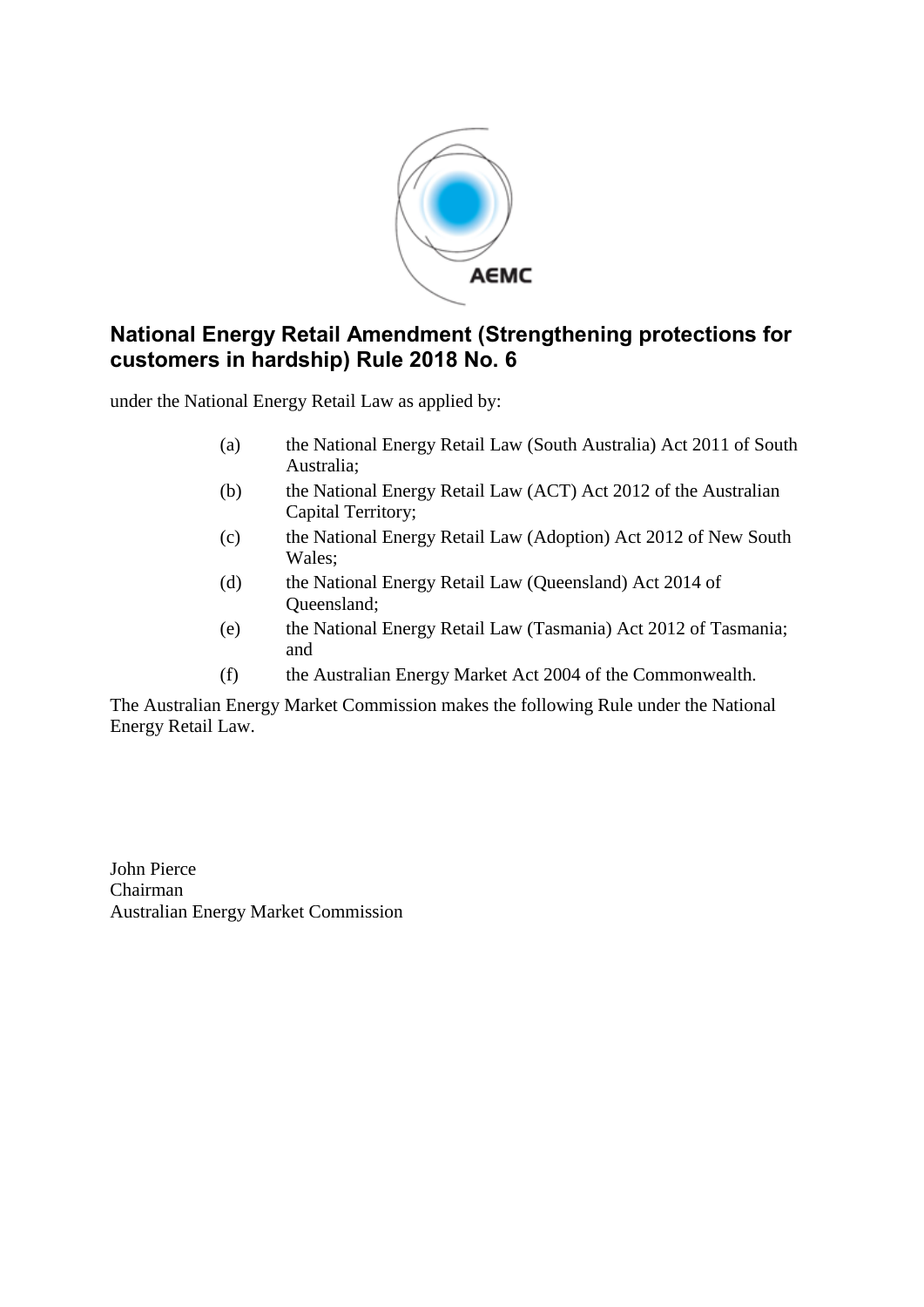# **National Energy Retail Amendment (Strengthening protections for customers in hardship) Rule 2018 No. 6**

# **1 Title of Rule**

This Rule is the National Energy Retail Amendment (Strengthening protections for customers in hardship) Rule 2018 No. 6.

### **2 Commencement**

This Rule commences operation on 15 November 2018.

## <span id="page-1-0"></span>**3 Amendment of the National Energy Retail Rules**

The National Energy Retail Rules are amended as set out in [Schedule 1.](#page-2-0)

### <span id="page-1-1"></span>**4 Savings and Transitional Amendments to the National Energy Retail Rules**

The National Energy Retail Rules are amended as set out in [Schedule 2.](#page-4-0)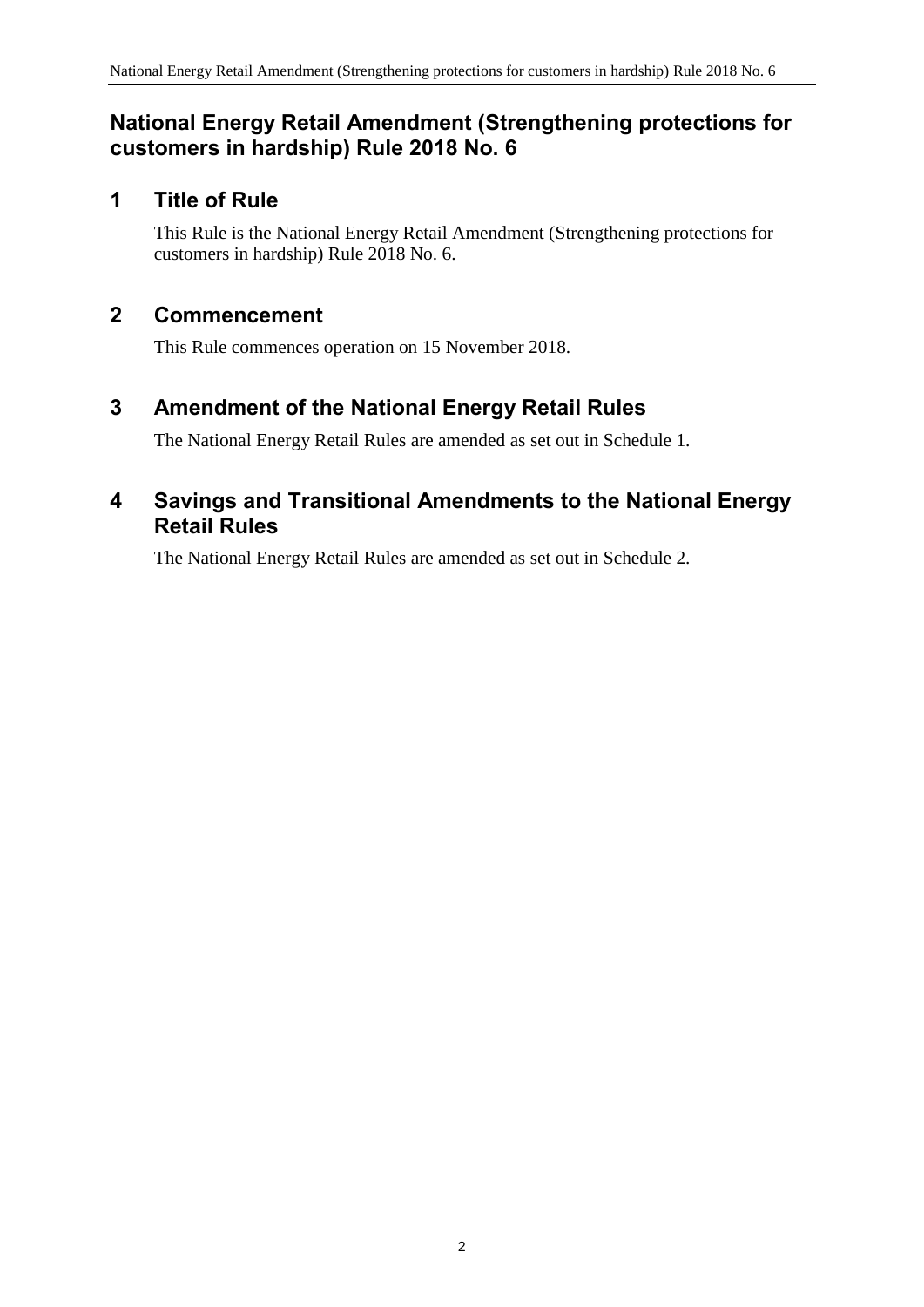# <span id="page-2-0"></span>**Schedule 1 Amendments of the National Energy Retail Rules**

[\(Clause 3\)](#page-1-0)

## **[1] New rule 70A Definitions**

After rule 70, insert:

### **70A Definitions**

In this Part:

**customer hardship policy guideline** means the guideline made by the AER under rule 75A.

**customer hardship policy** means a policy as submitted by the retailer to the AER under section 43 of *the Law*.

**AER Performance Reporting Procedures and Guidelines** means the procedures and guidelines made by the AER under section 286 of *the Law*.

# **[2] Rule 75 Hardship program indicators**

In rule 75(1), after "indicators" insert "to be included in the AER Performance Reporting Procedures and Guidelines".

# **[3] New rule 75A Customer hardship policy guideline**

After rule 75, insert:

### **75A Customer hardship policy guideline**

- (1) The AER must, in accordance with the retail consultation procedure, develop, maintain and publish a customer hardship policy guideline.
- (2) The customer hardship policy guideline must specify:
	- (a) processes, timeframes and requirements to be complied with by retailers in connection with the approval (or variation) of their customer hardship policies by the AER;
	- (b) standardised statements that retailers must include in their customer hardship policies that:
		- (i) inform their customers of how the retailer will comply with the minimum requirements as set out in section 44 of *the Law*; and
		- (ii) provide guidance to customers on their rights, and retailer obligations, with respect to Part 2, Division 6 of *the Law*.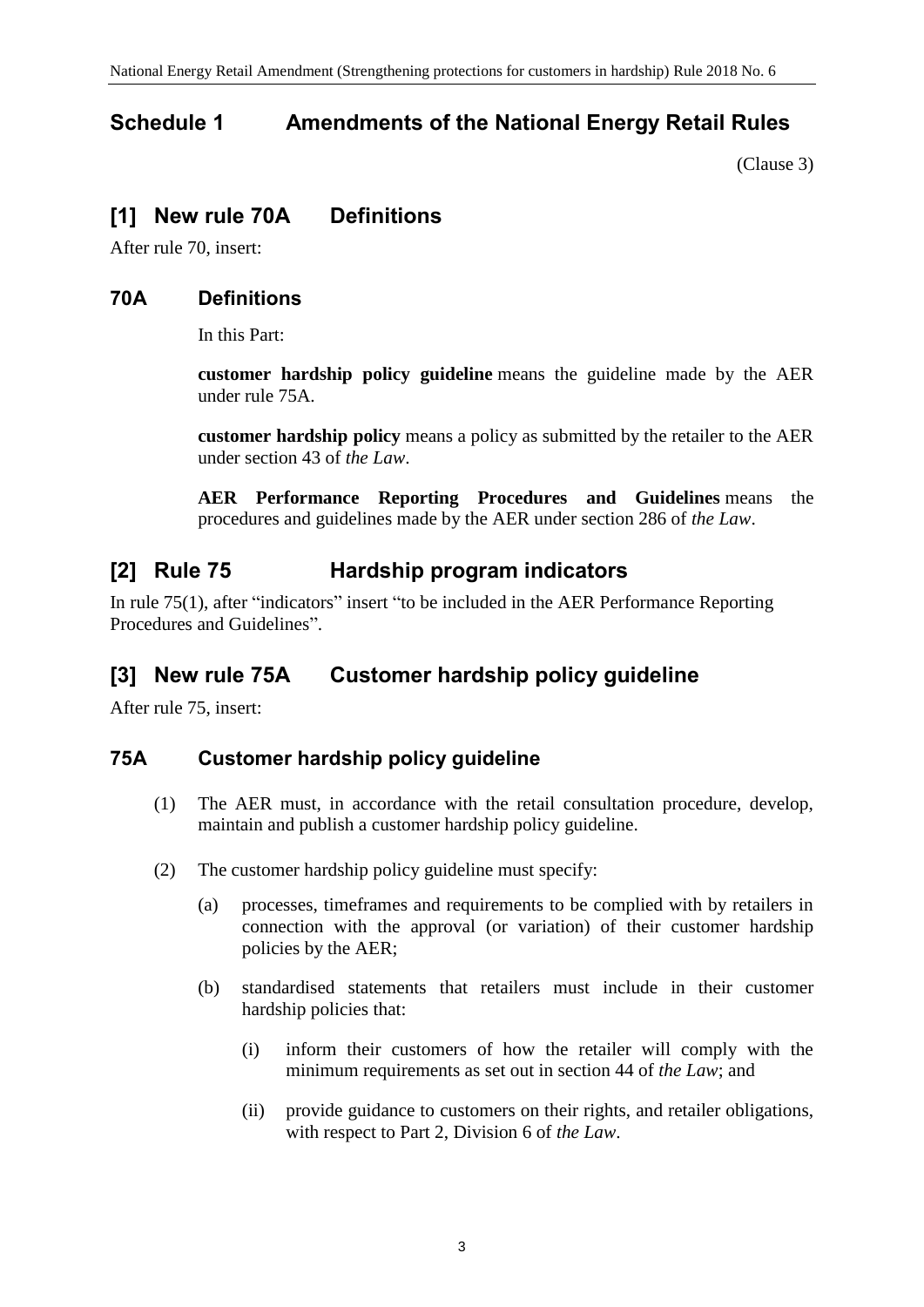(3) The AER may, from time to time, amend the customer hardship policy guideline in accordance with the retail consultation procedure.

### **[4] New rule 75B Customer hardship policies**

After rule 75A, insert:

#### **75B Customer hardship policies**

- (1) A retailer's customer hardship policy (or variation) submitted to the AER must:
	- (a) comply with the customer hardship policy guideline;
	- (b) include the standardised statements referred to in rule  $75A(2)(b)$ ; and
	- (c) contain clear and specific statements of the actions the retailer will take to meet the minimum requirements for a customer hardship policy in section 44 of *the Law*.

#### **Note 1:**

Section 44 of *the Law* sets out the minimum requirements for a customer hardship policy. Section 44(i) of *the Law* permits the Rules to expand the minimum requirements for customer hardship policies.

- (2) A retailer must:
	- (a) submit a customer hardship policy (or variation) in compliance with subrule (1):
		- (i) in accordance with section 43(2) of *the Law*; and
		- (ii) within 3 months of any amendment to the customer hardship policy guideline made by the AER under rule 75A(3); and
	- (b) implement and publish the customer hardship policy (or variation), as approved by the AER, on the retailer's website as soon as practicable after it has been approved.
- (3) The AER must approve, subject to section 45 of *the Law*, a customer hardship policy (or variation) that complies with subrule (1) within 3 months:
	- (a) of the AER receiving a customer hardship policy for approval under section 43 of *the Law*; and
	- (b) of the AER receiving a customer hardship policy for approval under subrule  $(2)(a)(ii)$ .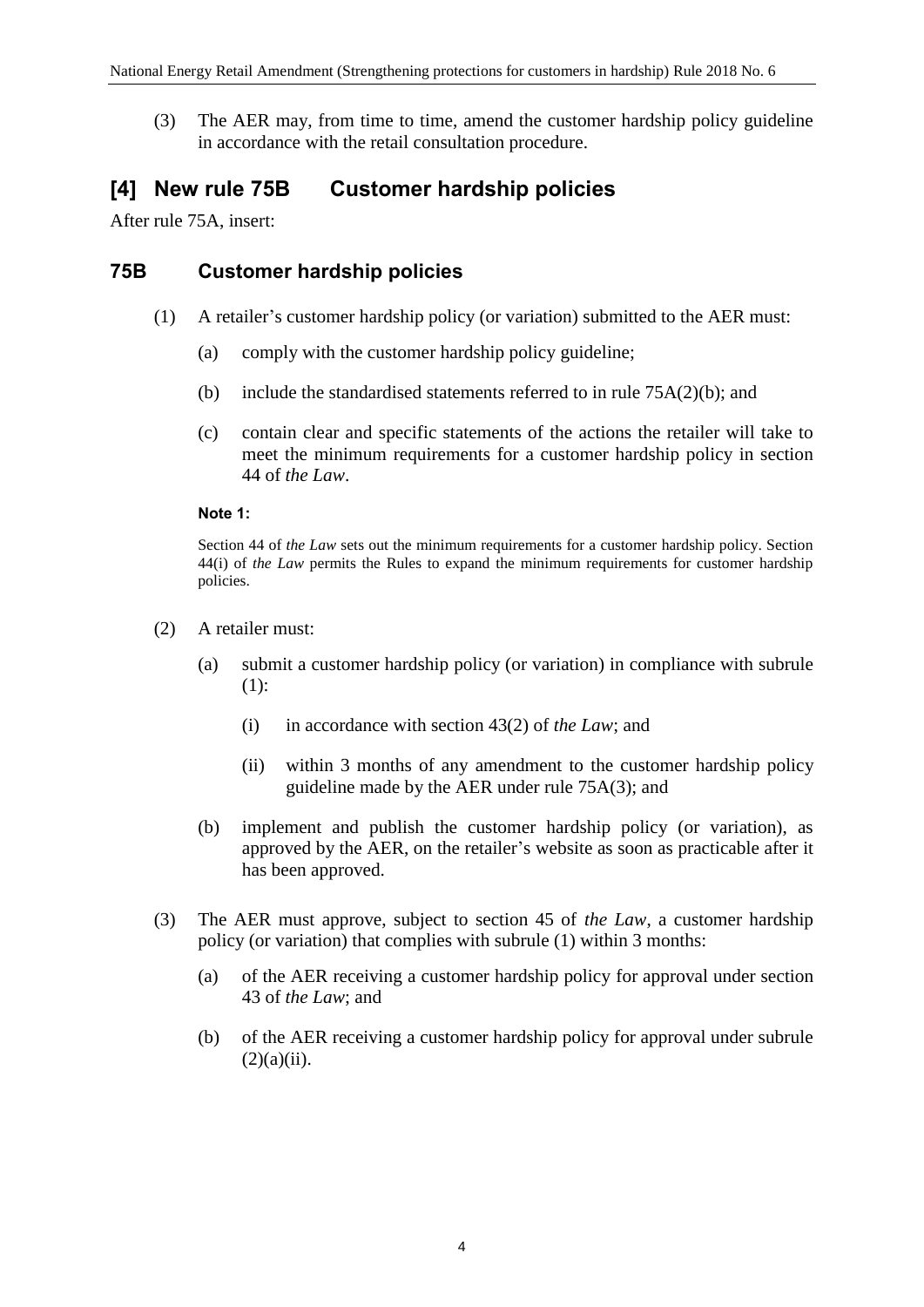### <span id="page-4-0"></span>**Schedule 2 Savings and Transitional Amendments to the National Energy Retail Rules**

[\(Clause 4\)](#page-1-1)

# **[1] New Part 11 Rules consequential on the making of the National Energy Retail Amendment (Strengthening protections for customers in hardship) Rule 2018**

In Schedule 3, after Part 10, insert:

# **Part 11 Rules consequential on the making of the National Energy Retail Amendment (Strengthening protections for customers in hardship) Rule 2018**

### **1 Definitions**

#### **In this Part:**

**Amending Rule** means the National Energy Retail Amendment (Strengthening protections for customers in hardship) Rule 2018.

**existing customer hardship policy** means a retailer's customer hardship policy that, as at the effective date, has been approved by the AER under section 45 of *the Law*.

**effective date** means 15 November 2018.

**first customer hardship policy guideline** means the first customer hardship policy guideline made by the AER under rule 75A.

**updated customer hardship policy** has the meaning given in subrule 3(2)(a).

### **2 The first customer hardship policy guideline**

(1) The AER must make and publish the first customer hardship policy guideline in accordance with the retail consultation procedure by no later than 1 April 2019.

### **3 Application of new rules 75A and 75B to customer hardship policies**

- (1) A retailer is not required to comply with rules 75A and 75B until 2 April 2019.
- (2) Where a retailer has an existing customer hardship policy, the retailer is taken to have complied with rule 75B if:
	- (a) within 2 months of the AER publishing the first customer hardship policy guideline, it has submitted a customer hardship policy to replace its existing